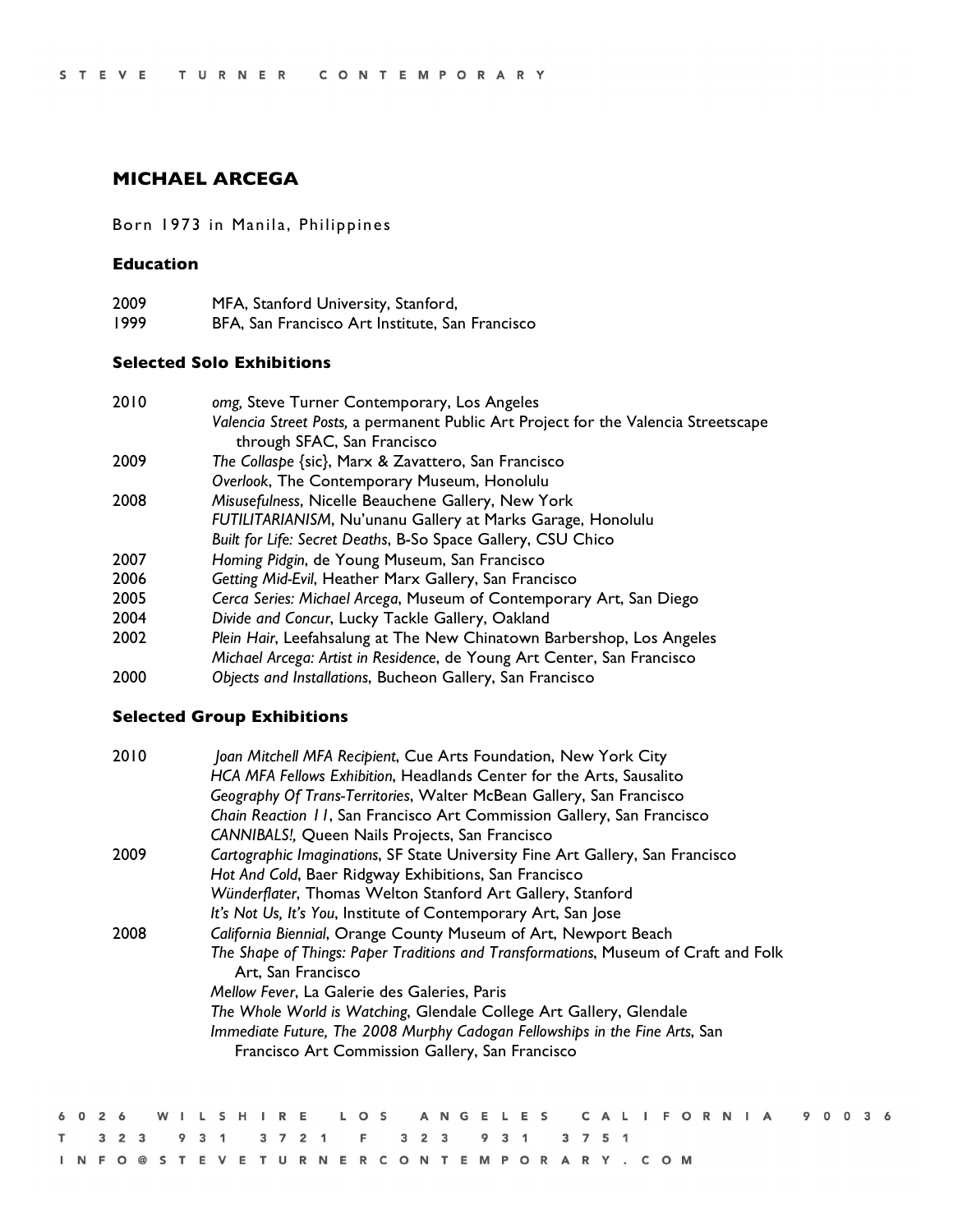|      | One Way or Another: Asian American Art Now, Honolulu Academy of Art, Honolulu,                                   |
|------|------------------------------------------------------------------------------------------------------------------|
|      | and The Japanese American National Museum, Los Angeles                                                           |
|      | Age of Everything, Thomas Welton Stanford Art Gallery, Stanford                                                  |
| 2007 | Moving Cultures, Euphrat Museum of Art, Cupertino                                                                |
|      | Red Hot: Contemporary Asian Art Today from the Chaney Family Collection, Museum of                               |
|      | Fine Arts, Houston                                                                                               |
|      | One Way or Another: Asian American Art Now, The Blaffer Gallery, University of                                   |
|      | Houston, Houston, The Berkeley Art Museum, Berkeley                                                              |
|      | Past Over, Steve Turner Contemporary, Los Angeles                                                                |
|      | Galleon Trade, Green Papaya Art Projects, Manila, Philippines                                                    |
|      | The Landscape of War: Transformation of the Familiar, Throckmorton Theatre, Mill                                 |
|      | Valley. Travel to the San Jose Institute of Contemporary Art, San Jose                                           |
| 2006 | One Way or Another: Asian American Art Now, Asia Society, New York                                               |
|      | Remoteviewing3, Tahoe Gallery at Sierra Nevada College                                                           |
|      | Material Abuse, Caren Golden Fine Art, New York. Travel to Clifford Gallery at<br>Colgate University in Hamilton |
|      | Alimatuan: The Artist as American Filipino, The Contemporary Museum, Honolulu                                    |
|      | Paper Trails, Howard House Contemporary Art, Seattle                                                             |
| 2005 | Little Odysseys, Marianne Boesky Gallery, New York                                                               |
|      | Pirated: A Post Asian Perspective, Kearney Street Workshop, San Francisco                                        |
|      | Dumb Economy, Funny Democracy, Impossible Projects, Rooseum Test Site, Malmo,                                    |
|      | Sweden                                                                                                           |
|      | Big Deal, Yerba Buena Center for the Arts, San Francisco                                                         |
| 2004 | A Spoonful of Sugar, Luggage Store Gallery, San Francisco                                                        |
|      | California Dreamin', Heather Marx Gallery, San Francisco                                                         |
|      | Intercourse: The Bay Area Show, Tangent Gallery, Detroit                                                         |
| 2003 | Place Particular, Black Bird Space, San Francisco                                                                |
|      | I Dart SF, New Langton Arts, San Francisco                                                                       |
|      | Connections, Balazo/Mission Badlands Gallery, San Francisco                                                      |
| 2002 | Axis of Good, Galleria Ze Dos Bois, Lisbon                                                                       |
|      | APAture 2002: Featured Artist, Presented by the Kearny Street Workshop                                           |
|      | Organization, SomArts Cultural Center, San Francisco                                                             |
|      | Register This, Studio Z. San Francisco                                                                           |
|      | Inspiring Narrative, Bucheon Gallery. San Francisco                                                              |
| 2001 | APAture 2001, Presented by the Kearny Street Workshop Organization, SomArts                                      |
|      | Cultural Center. San Francisco                                                                                   |
|      | Census 2000: Asian Pacific Islander Americans, Pro Arts Gallery, Oakland                                         |
|      | Emerge 2001, Gen Art, San Francisco                                                                              |
|      | Atlas(t), Galeria de la Raza, San Francisco                                                                      |
|      | I Am(erican), Oakland Asian Cultural Center, Oakland                                                             |
| 2000 | Fuzzy Logic, Southern Exposure, San Francisco                                                                    |
| 1999 | The Art Council Award Exhibition, Jernigan Wicker Fine Arts, San Francisco                                       |
|      | What is art for?, Oakland Museum of California, Oakland                                                          |
|      | Not From Concentrate, Washington Square Gallery, San Francisco                                                   |
|      |                                                                                                                  |

|  |  |  |  |                                             |  |  |  |  |  |  |  |  |  |  |                                  |  | 6026 WILSHIRE LOS ANGELES CALIFORNIA 90036 |  |  |  |
|--|--|--|--|---------------------------------------------|--|--|--|--|--|--|--|--|--|--|----------------------------------|--|--------------------------------------------|--|--|--|
|  |  |  |  | T 3 2 3 9 3 1 3 7 2 1 F 3 2 3 9 3 1 3 7 5 1 |  |  |  |  |  |  |  |  |  |  |                                  |  |                                            |  |  |  |
|  |  |  |  |                                             |  |  |  |  |  |  |  |  |  |  | INFO@STEVETURNERCONTEMPORARY.COM |  |                                            |  |  |  |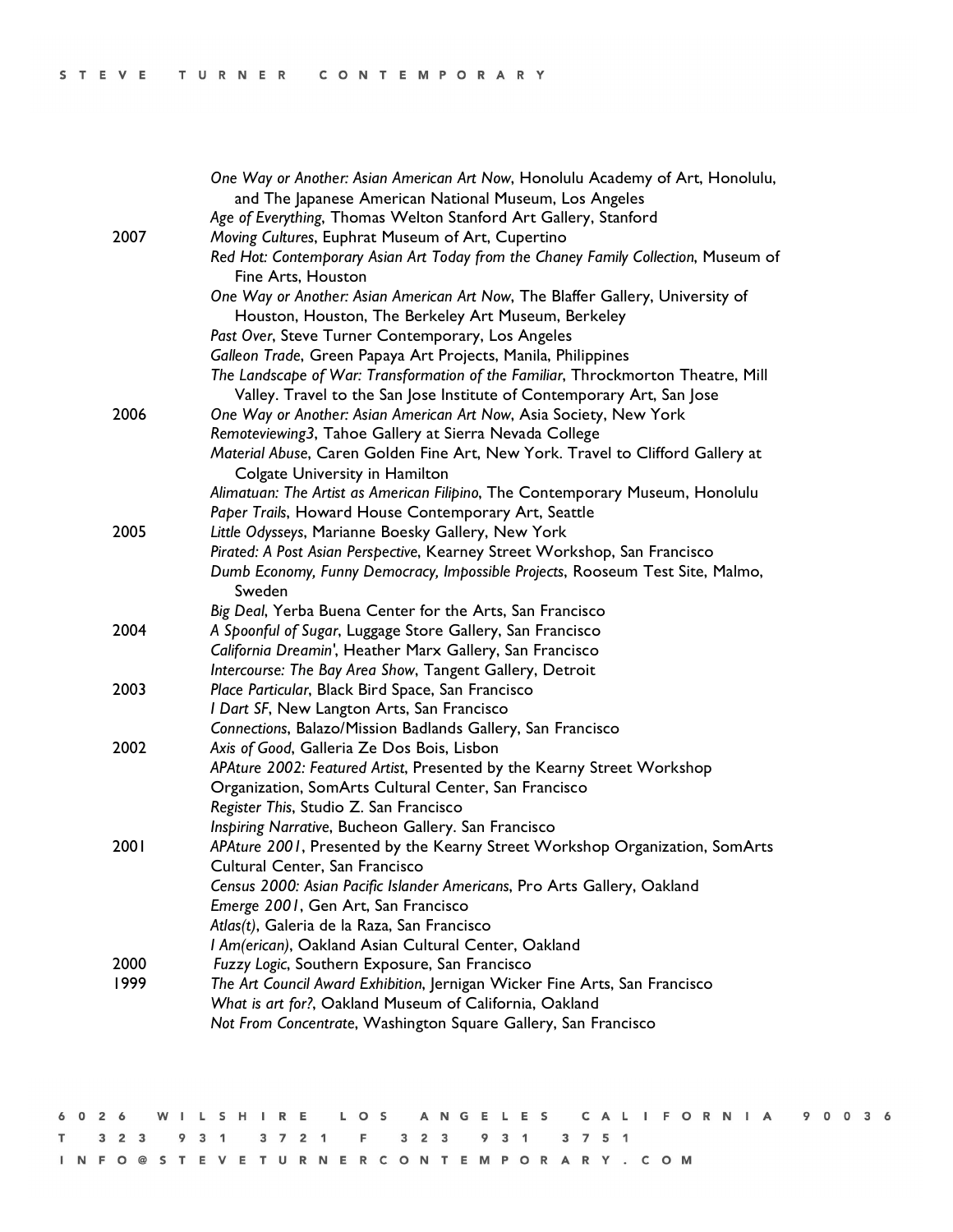# **Selected Bibliography**

|         | 2009 | Rousselle, Stefania, Michael Arcega, Competitor for Art on Valencia (video),                      |
|---------|------|---------------------------------------------------------------------------------------------------|
|         |      | MissionLocal.org, July<br>Goldberg, David A.M., Overhead and Underfoot, Honolulu Advertiser, July |
|         |      | Morse, Marcia, New Heights, Honolulu Weekly, July                                                 |
|         |      | Oshiro, Joleen, Beauty & the Blight, Star Bulletin, July                                          |
|         |      | O'Malley, Susan, Wünderflater at Stanford, sjicatalkingart.wordpress, June                        |
|         |      | Vikram, Anuradha, Wünderflater: 2009 Stanford MFA Exhibition, Shotgun-                            |
|         |      | Rview.com, June                                                                                   |
|         |      | Marks, Ben, It's Not Us, It's You, KQED.org Arts, May                                             |
|         | 2008 | Gail-White, Victoria, Utility in Futility, Honolulu Advertiser, July                              |
|         |      | Tuohy, Matt, Michael Arcega- Sculpture, Midweek, June                                             |
|         |      | Swanhuyser, Hiya, Best Artist (2008) Michael Arcega, SF Weekly, May 28                            |
|         |      | Kucharski, S.R., The Landscape of War, Shotgun-Review.com, January 15                             |
|         | 2007 | Helfand, Glen, Michael Arcega: de Young Museum, Artforum, December, p. 360-1                      |
|         |      | Pritikin, Renny, Michael Arcega at deYoung Museum, Shotgun-Review.com,                            |
|         |      | December                                                                                          |
|         |      | Bing, Alison, One Way or Another' at the Berkeley Art Museum, Artweek,                            |
|         |      | December/January, p. 12                                                                           |
|         |      | Koppman, Debra, Moving Cultures' at the Euphrat Museum of Art, Artweek,                           |
|         |      | December/January, p. 16                                                                           |
|         |      | Chun, Kimberly, Goldies 2007: The Guardian Local Outstanding Discovery Awards                     |
|         |      | (Visual art: Michael Arcega), SF Bay Guardian, November 7, p. 40                                  |
|         |      | Light, Claire, ConPuntational: Michael Arcega's Many-Liners, Tea Party Magazine,                  |
|         |      | Trans Issue, No. 17, p.40-3                                                                       |
|         |      | Wizansky, Sasha, Michael Arcega's SPAM/MAPS, Meatpaper, Spring, p.4-5                             |
|         |      | Helfand, Glen, Visual raids: We place our bets on the best gallery and museum shows               |
|         |      | this fall, SF Bay Guardian, August 22                                                             |
|         |      | Liu, Timothy, One Way or Another: Asian American Art Now, Art Papers, May/June, p.68              |
|         |      | Keppler, Nick, Asia Minor: Ethnic tradition doesn't define these artists, Houston Press,          |
|         |      | January 25, p.21, 26                                                                              |
|         | 2006 | Yang, Jeff, ASIAN POP Art Breakers, Sf Gate.com, San Francisco, CA, October 16                    |
|         |      | One Way Or Another, Asian Art Now (Exhibition Catalog), Asia Society And                          |
|         |      | Museum, New York, NY                                                                              |
|         |      | Smith, Roberta, A Mélange of Asian Roots and Shifting Identities, New York Times,                 |
|         |      | New York, NY, September 08                                                                        |
|         |      | Alimatuan: The Artist as American Filipino(Exhibition Catalog), The Contemporary                  |
|         |      | Museum, Honolulu, Hl.                                                                             |
|         |      | Cha, Carin, San Francisco, Michael Arcega, Art Asia Pacific, Fall, p.124                          |
|         |      | Gaucys, Peter, Short-Sheeting: Paper, Paper, Everywhere- but thin, The Stranger,                  |
|         |      | (Seattle, WA), June 8                                                                             |
|         |      | Buchner, Clark, Profit-free zone, ArtReview, May, p. 95                                           |
|         |      | Bhaumik, Sita, All Puns Intended, Hyphen Magazine, Summer, p. 15                                  |
|         |      |                                                                                                   |
|         |      |                                                                                                   |
|         |      |                                                                                                   |
| 6 0 2 6 |      | WILSHIRE LOS ANGELES CALIFORNIA 90036                                                             |

T 3 2 3 9 3 1 3 7 2 1 F 3 2 3 9 3 1 3 7 5 1

INFO@STEVETURNERCONTEMPORARY.COM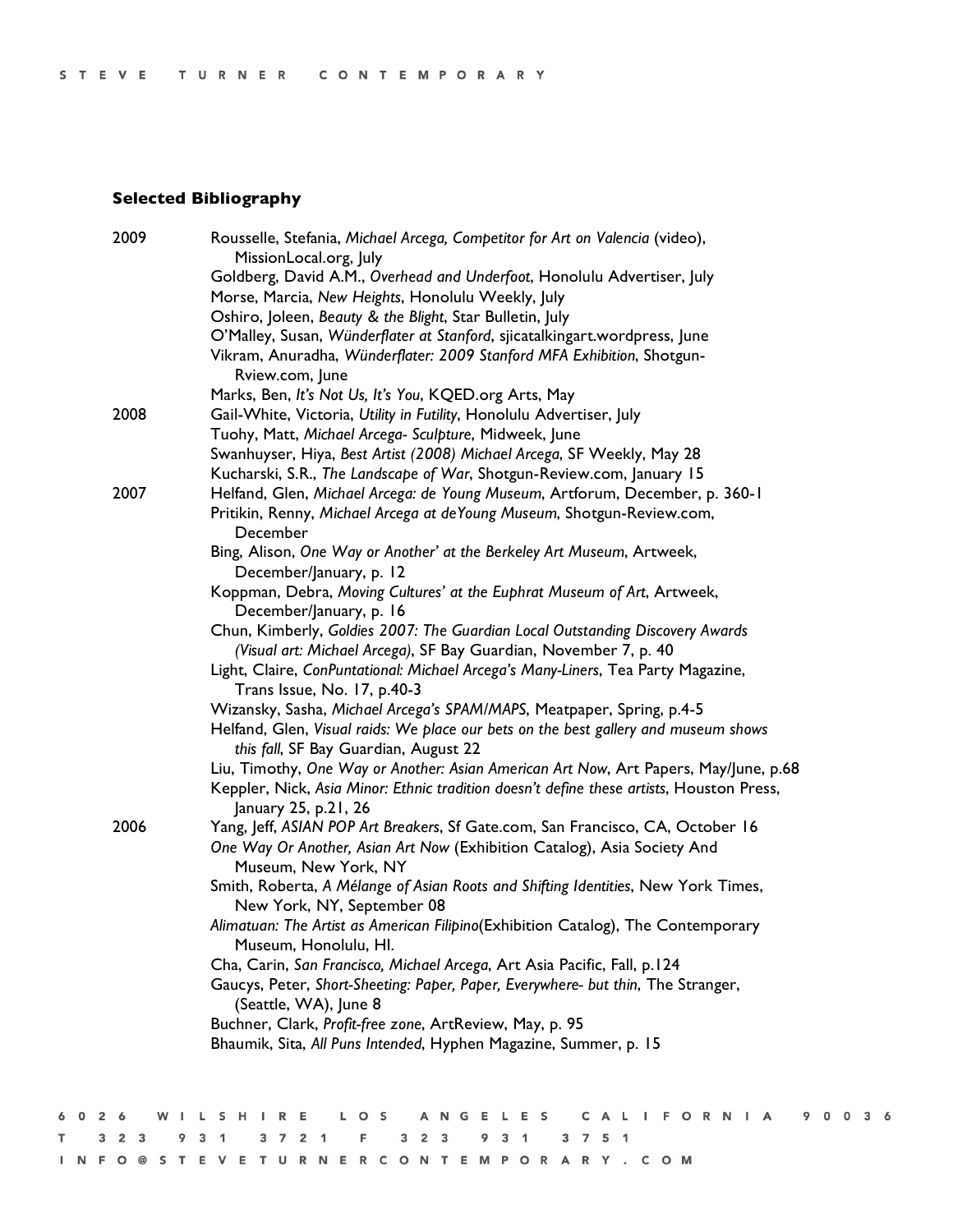|      | Helfand, Glen, Michael Arcega: Heather Marx Gallery, San Francisco, Art on Paper,<br>March/April, p. 77                                                                   |
|------|---------------------------------------------------------------------------------------------------------------------------------------------------------------------------|
|      | Bing, Alison, Military Intelligence at Last, SFGate.com Art ePick, March 2-8                                                                                              |
|      | Harmanci, Reyhan, Bilingual Vision: Filipino artist employs a cultural characteristic to<br>address the present via the past, San Francisco Chronicle, February 16, p. 22 |
|      | Reed, Victoria, Michael Arcega at MCA San Diego, Artweek, February, p. 17-18                                                                                              |
|      | Nataraj, Nirmala, What Evil Lurks in the Arts of Men?, SF Weekly (Night & Day<br>Section), February I, p. 18                                                              |
| 2005 | Smith, Roberta, Art in Review: Little Odysseys, The New York Times, August 19                                                                                             |
|      | Pincus, Robert L., Down to the Sea in Ships: Michael Arcega pushes conceptual,                                                                                            |
|      | populist boundaries at MCASD, San Diego Union-Tribune, November 24, p. 34                                                                                                 |
|      | Orden, Abraham, Aperto San Francisco, Flash Art, July-September, p. 71                                                                                                    |
|      | Tunks, Jane, Art Bandits, SF Weekly, May 4                                                                                                                                |
|      | Tunks, Jane, Extreme Exhibitionists, SF Weekly, January 19, p. 23                                                                                                         |
| 2004 | Buckner, Clark, A Spoonful of Sugar, at the Luggage Store, Artweek, November                                                                                              |
|      | Orden, Abraham, San Francisco Days, ARTNET.com, Oct.7                                                                                                                     |
|      | Swanhuyser, Hiya, Sugar and Spice, SF Weekly, Sept. 15-21, p. 24                                                                                                          |
|      | Cobb, Chris, Mike Arcega at Lucky Tackle, Flash Art International, May-June, p.76                                                                                         |
|      | Keats, Jonathon, Party Arty, SAN francisco Magazine, May, p. 92                                                                                                           |
|      | Helfand, Glen, Dream On: Three artists entertainingly deflate Left Coast mythologies, SF<br>Bay Guardian, April 21, p. 46                                                 |
|      | Swanhuyser, Hiya, Dog Bites: The Manila Envelope, Please, SF Weekly, March 31, p. 15                                                                                      |
|      | Helfand, Glen, Oakland, Critic's Pick: Michael Arcega at Lucky Tackle, ArtForum.com, March                                                                                |

## **Awards / Residencies / Commissions**

| 2010 | Artist In Residence, Montalvo Arts Center, Saratog                                          |
|------|---------------------------------------------------------------------------------------------|
|      | Valencia Streetscape- Permanent Public work, San Francisco Art Commission, San<br>Francisco |
| 2009 | Catalyst Artist, The Contemporary Museum, Honolulu                                          |
|      | MFA Graduate Studio Fellow Award, Headlands Center for the Arts, Sausalito                  |
|      | 2009 MFA Grant Award, Joan Mitchell Foundation, New York                                    |
| 2008 | Murphy and Cadogan Fine Arts Fellowship, The San Francisco Foundation, San<br>Francisco     |
|      | Outstanding Student Achievement in Contemporary Sculpture Award (Honorable                  |
|      | Mention), International Sculpture Center, Hamilton                                          |
|      | MFA Summer Grant, Stanford University, Stanford                                             |
|      | Artist in Residence, 18th St, Art center, through the Artist Alliance Visions from the      |
|      | New California, Los Angeles                                                                 |
| 2007 | Travel Grant, California College of Art, San Francisco                                      |
|      | Artist Pension Trust (APT), Los Angeles                                                     |
| 2005 | Artist in Residence, Headlands Center for the Arts, Sausalito                               |
| 2002 | Artist in Residence, De Young Art Center, Fine Arts Museum of San Francisco                 |
| 1999 | The Art Council (Artadia), Jury Award, Grants to individual artists.                        |

|  |  |  |  |                                             |  |  |  |  |  |  |  |  |  |  |  |  | 6026 WILSHIRE LOS ANGELES CALIFORNIA 90036 |  |  |  |
|--|--|--|--|---------------------------------------------|--|--|--|--|--|--|--|--|--|--|--|--|--------------------------------------------|--|--|--|
|  |  |  |  | T 3 2 3 9 3 1 3 7 2 1 F 3 2 3 9 3 1 3 7 5 1 |  |  |  |  |  |  |  |  |  |  |  |  |                                            |  |  |  |
|  |  |  |  | INFO@STEVETURNERCONTEMPORARY.COM            |  |  |  |  |  |  |  |  |  |  |  |  |                                            |  |  |  |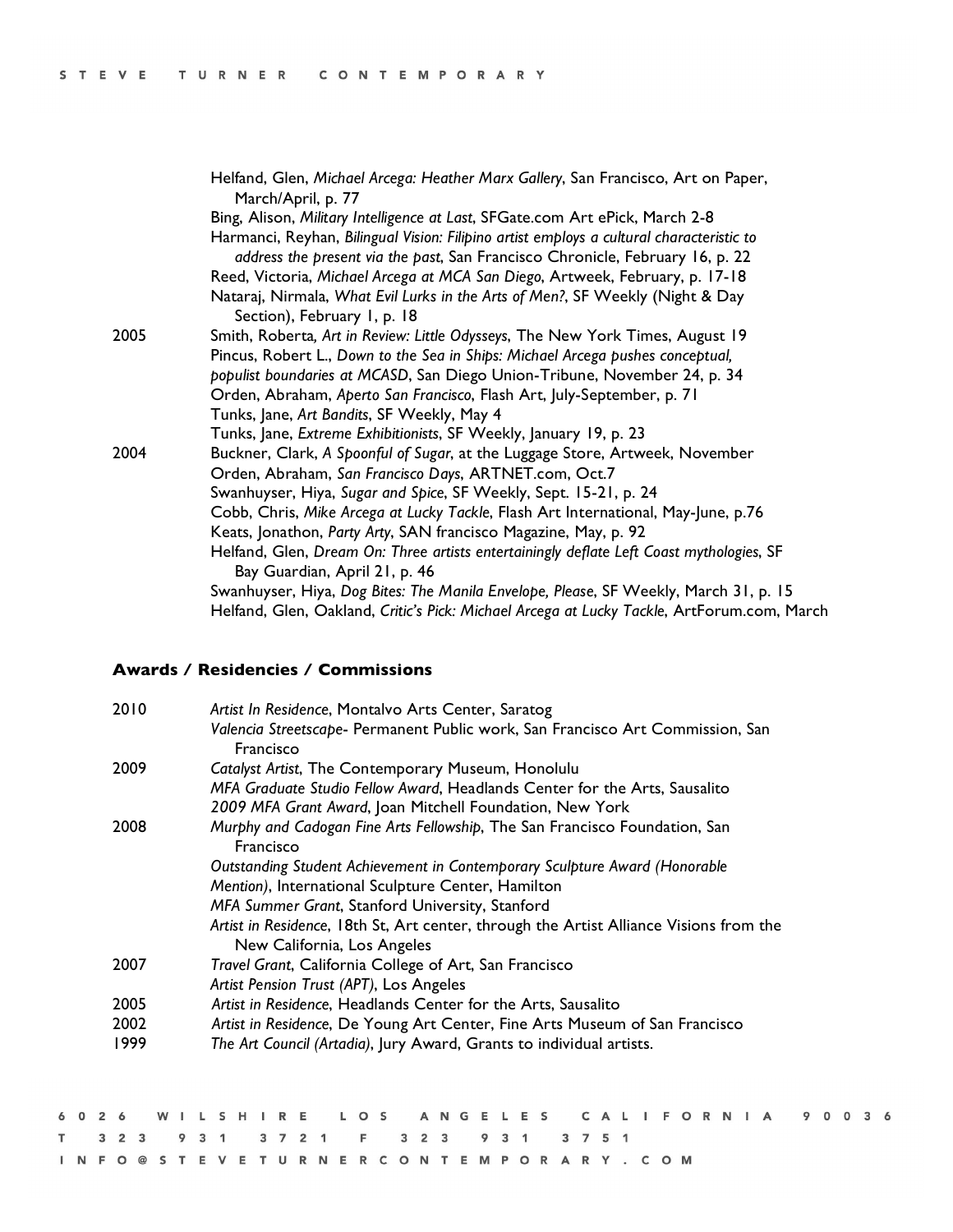## **Panel Discussions**

| 2010 | Geography Of Trans-Territories, Walter McBean Gallery, San Francisco                                                                                                                                                                                                                                                             |
|------|----------------------------------------------------------------------------------------------------------------------------------------------------------------------------------------------------------------------------------------------------------------------------------------------------------------------------------|
| 2008 | One Way or Another: Asian American Art Now, Honolulu Academy of Art, with<br>Curator Karin Higa, Jean Shin, and Mika Tajima.                                                                                                                                                                                                     |
| 2007 | One Way or Another: Asian American Art Now, The Berkeley Art Museum, Berkeley,<br>with UC Berkeley professors Elaine Kim (Asian American Studies) and Colleen<br>Lye (English); exhibition artist Anna Sew Hoy, exhibition co-curator Susette<br>Min and Karin Higa, and Intersection for the Arts program director Kevin Chen.  |
| 2006 | Some Assembly Required, The LAB, San Francisco, Co-juror for the LAB with<br>Steven Wolf.                                                                                                                                                                                                                                        |
|      | Out of the Studios: Galleries, Consultants, and Non-Profit Venues, The Intersection for<br>the Arts, San Francisco, Organized by ArtSpan and The Intersection for the<br>Arts with Courtney Fink/Southern Exposure, Liz Mulholland/Jack Hanley Gallery.<br>Conceptual Materials, Mills College, Graduate Lecture series, Oakland |
| 2005 | Pirated: Artist Panel Discussion, Kearny Street Workshop, San Francisco<br>Reading Between the Lines, Headlands Center for the Arts, Sausalito                                                                                                                                                                                   |

# **Workshops**

| 2009 | O.O.P.S. (Overlook Outdoor Personal Sacks), part of the Contemporary Museum's   |
|------|---------------------------------------------------------------------------------|
|      | program, Artspree.                                                              |
| 2005 | Youth workshop: Boats, with students from the monarch school Museum of          |
|      | Contemporary Art, San Diego                                                     |
|      | Youth workshop: Islands, de Young Art Center, San Francisco                     |
|      | Artists Teaching Artists: Installation Basics, Southern Exposure, San Francisco |
| 2002 | Youth workshop: happenings, in conjunction with the exhibition YES YOKO ONO,    |
|      | SFMOMA, San Francisco                                                           |

### **Selected Artist Lectures/Talks/Classes**

| 2009 | Sculpture 1: From Objects to Non-Objects, Fall Quarter, Stanford University, Stanford |  |
|------|---------------------------------------------------------------------------------------|--|
| 2008 | Artist Talk- Mapping Identities, Stanford University, Stanford                        |  |
|      | Sculpture for Non-majors, Spring Quarter, Stanford University, Stanford               |  |
|      | Visiting Artist- Built for Life: Secret Deaths, Chico State University, Chico         |  |
| 2007 | Artist Talk, The Berkeley Art Museum, Berkeley                                        |  |
|      | Visiting Artist Lecture, Union College, Schenectady                                   |  |
|      | Sculpture, Spring Semester, California College of Arts, Oakland and San Francisco     |  |
| 2006 | Lecturer, Fall Semester, California College of Arts, Oakland and San Francisco        |  |
|      | Artist Talk, Sierra Nevada College, Nevada                                            |  |
|      | Visiting Artist Lecture, Sonoma State University, Rohnert Park                        |  |
|      | Artist Talk, The Contemporary Museum, Honolulu                                        |  |
|      | Visiting Artist, Galeria De La Raza, San Francisco                                    |  |
| 2005 | Artist Talk, Museum of Contemporary Art, San Diego                                    |  |
|      |                                                                                       |  |

|  |  |  |  |  |  |                                             |  |  |  |  |  |  |  |  |  |  | 6026 WILSHIRE LOS ANGELES CALIFORNIA 90036 |  |  |  |
|--|--|--|--|--|--|---------------------------------------------|--|--|--|--|--|--|--|--|--|--|--------------------------------------------|--|--|--|
|  |  |  |  |  |  | T 3 2 3 9 3 1 3 7 2 1 F 3 2 3 9 3 1 3 7 5 1 |  |  |  |  |  |  |  |  |  |  |                                            |  |  |  |
|  |  |  |  |  |  | INFO@STEVETURNERCONTEMPORARY.COM            |  |  |  |  |  |  |  |  |  |  |                                            |  |  |  |